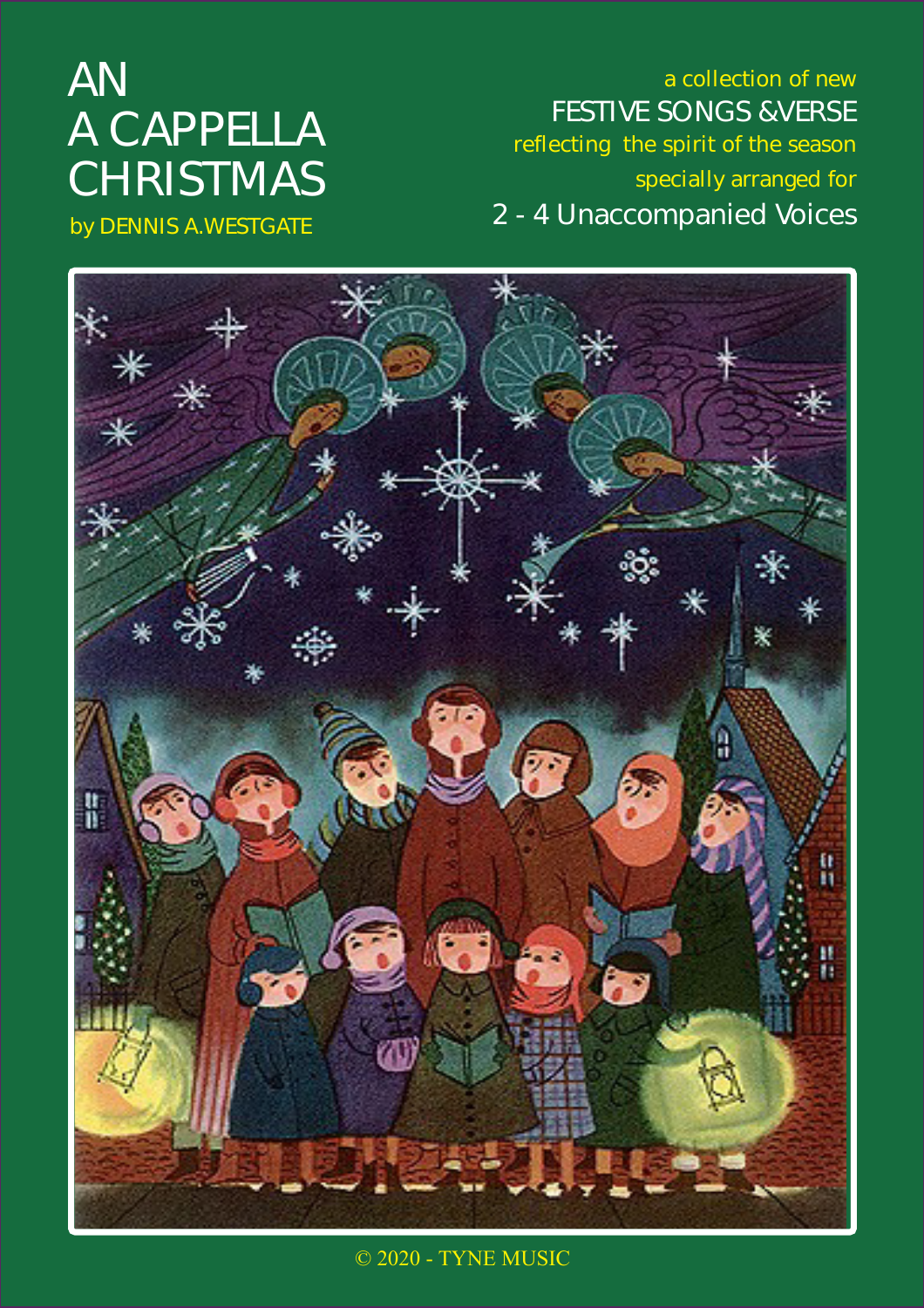

#### **AN A CAPPELLA CHRISTMAS**

Is my own interpretation of the festive season, expressed in music and verse. The theme is based on the many and varied greeting cards we send and receive, from the traditional Christmas Message, to the picturesque and jovial.

This album has been compiled for unaccompanied performances. For those of you who would prefer some accompaniment in the way of instrumentation, I have included the chords on the assumption that there is always a guitar player available..

Music and Verse cover all of the moods of this joyful occasion and can be performed as a complete evening's entertainment or alternatively, individual pieces may be used for those of you looking for a little originality to spice up your existing repetoire. The introductory verses could be narrated by one or more individuals who may not want to be part of the choir.

#### LITTLE FIR TREE .......................... 2 voices ......................... 3 MISTER SNOW .............................. 2 voices ......................... 5 THOUGHTS OF CHRISTMAS ............. 3 voices ......................... 7 THE FIRST NATIVITY ..................... 2 voices ......................... 9 CHRISTMAS CALYPSO ................... 2 voices ......................... 11 TODAY IS BORN A KING ................ 2 voices ......................... 13 CHRISTMAS WISHES ...................... 2 voices ......................... 15 A CHRISTMAS CRADLE SONG ........ 2 voices ......................... 18 CHRISTMAS IS HERE ...................... 2 voices ......................... 21 A WINTER'S MORNING .................. 4 voices ......................... 24

#### **CONTENTS**



*Note: If you'd prefer the songs in this album to have a piano accompaniment, please take a look at my other albums in this series: 'CHRISTMAS IS COMING - Ref:- DAW 2710-a 'CHRISTMAS IS HERE' - Ref DAW 210-b*

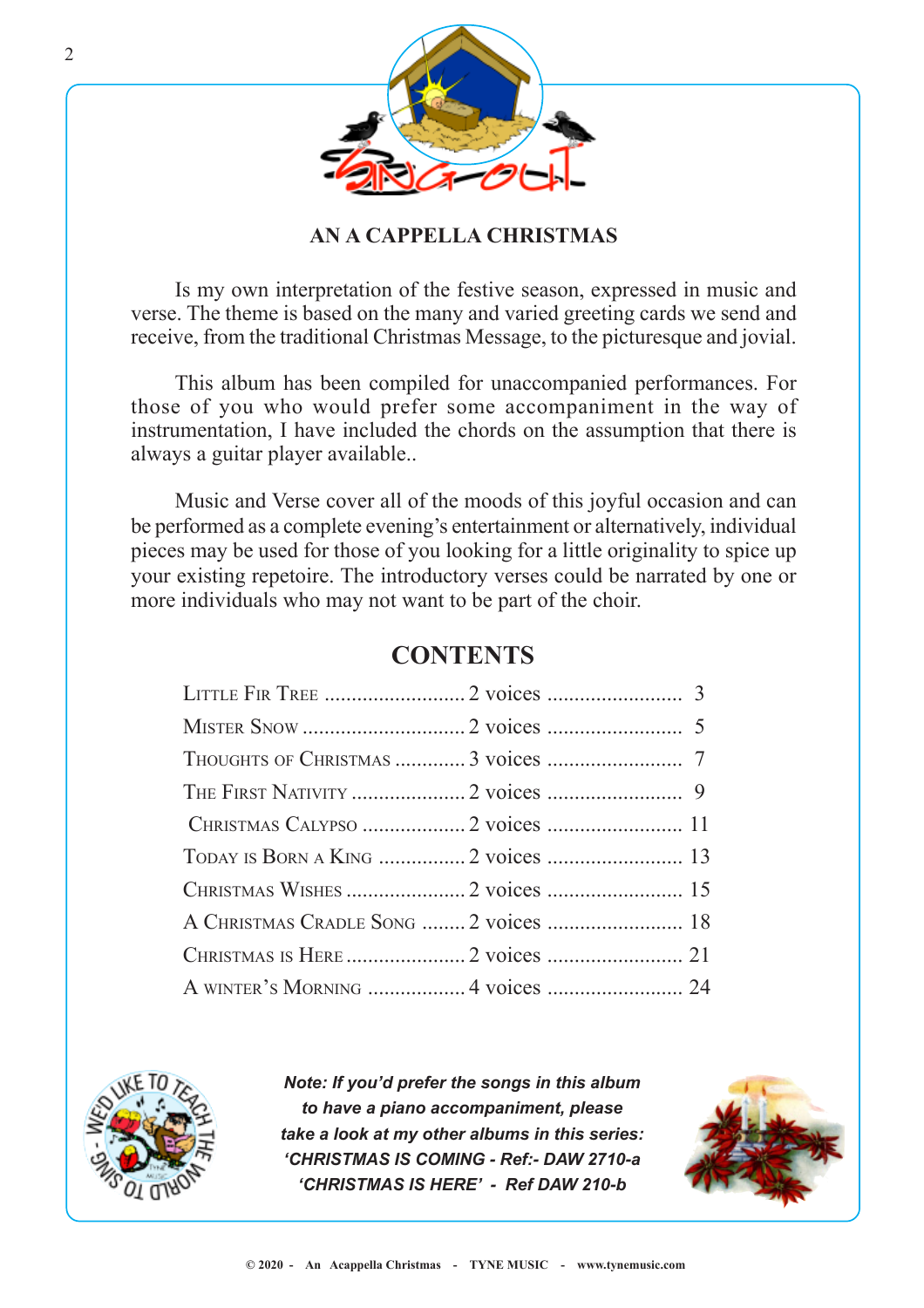

*Young Peter Rabbit pricked up his ears Pawed at his whiskers and sniffed at the air Then prodding his sister he whispered in fright, "Hey Jennie wake up, there's something not right!" With grimacing protest she opened one eye. "What have you been up to?" She said with a sigh "I think it's the end of the world!"he replied "The clouds are all falling, they're lying outside" But Jennie just giggled and patted his head. "Silly boy, it's just snowing! Now go back to bed!"*



**LITTLE FIR TREE**

Little fir tree very small, little fir tree when you're tall Standing proud for all to see, you will be a Christmas tree We will take you home one night, garland you in tinsel bright What a picture you will be when you're a Christmas tree

Little fire tree when you grow, on your branches white with snow We will place a Fairy Queen, to survey the Christmas scene Bright reflections, pretty toys, some for girls and some for boys What a picture you will be, when you're a Christmas tree

Little fire tree very soon, little fir tree in our room From your coat of forest green, gold and silver stars will gleam Coloured lights will brightly burn, hanging lanterns twist and turn What a picture you will be when you're a Christmas tree

Little fire tree all alone, little fire tree in our home We will dream of you each night, shining in the candle light When your dressing is complete, we'll lay presents at your feet What a picture you will be, when you're a Christmas tree



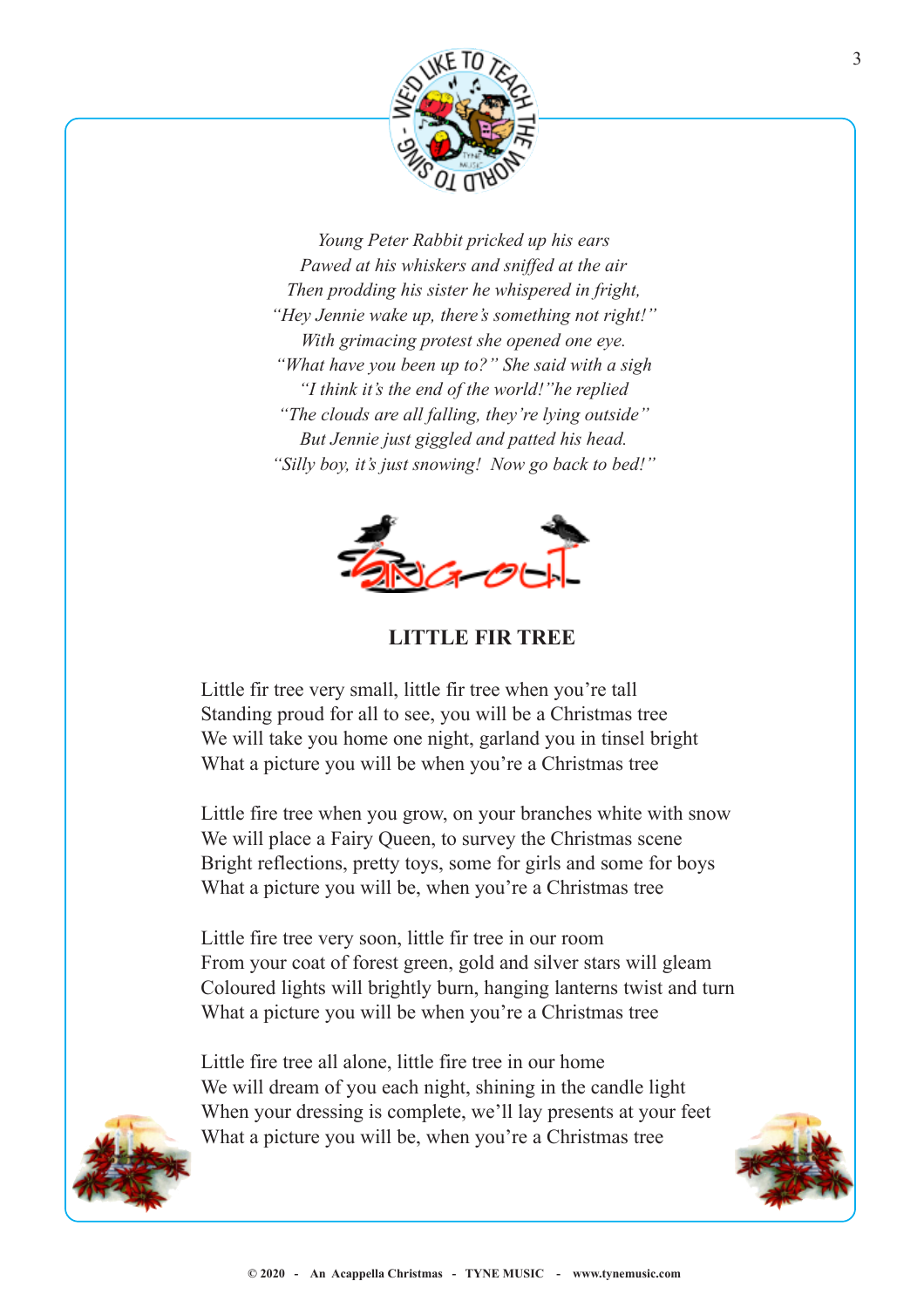# **Little Fir Tree**

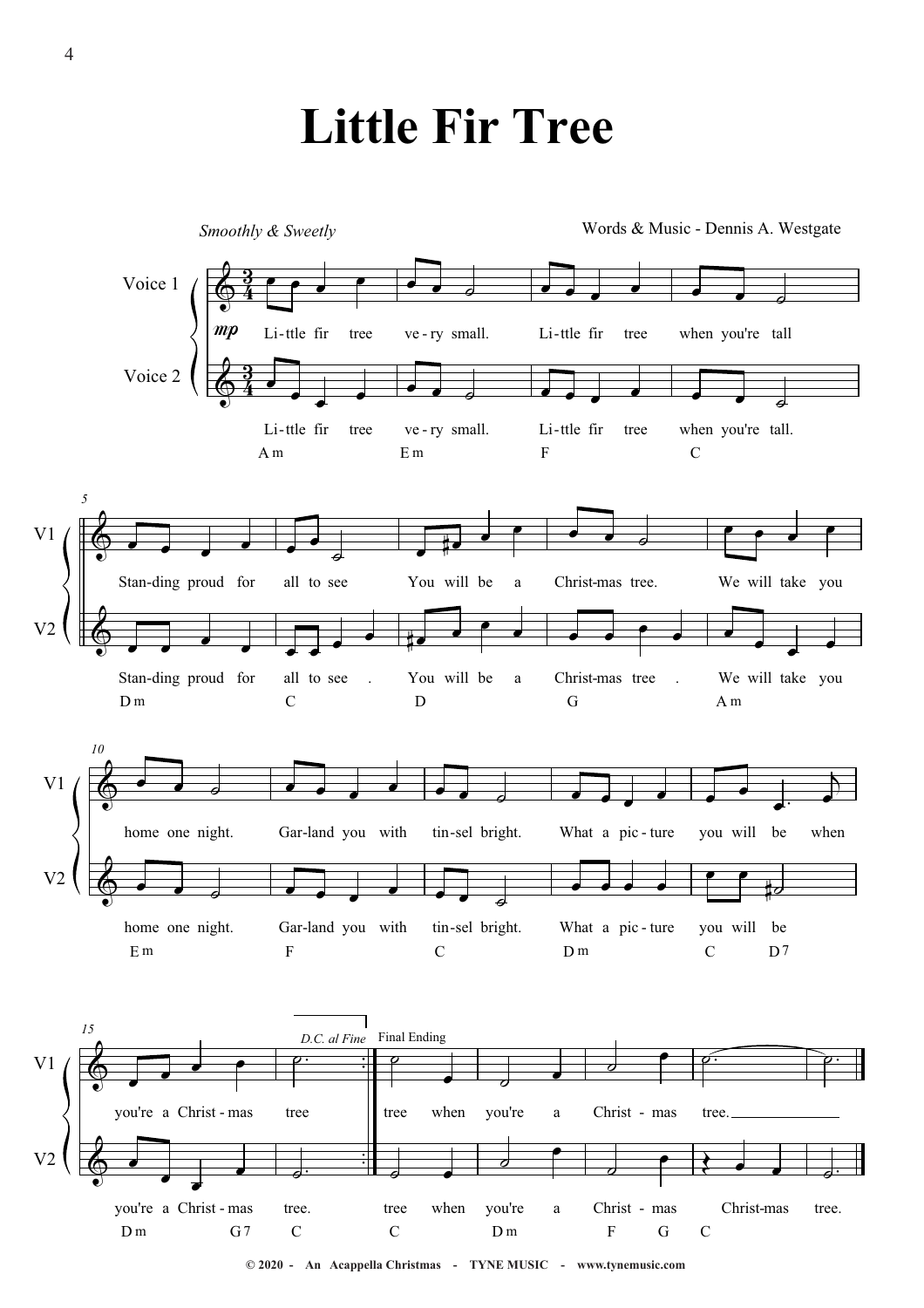### **Mister Snow**



© 2020 - An Acappella Christmas - TYNE MUSIC - www.tynemusic.com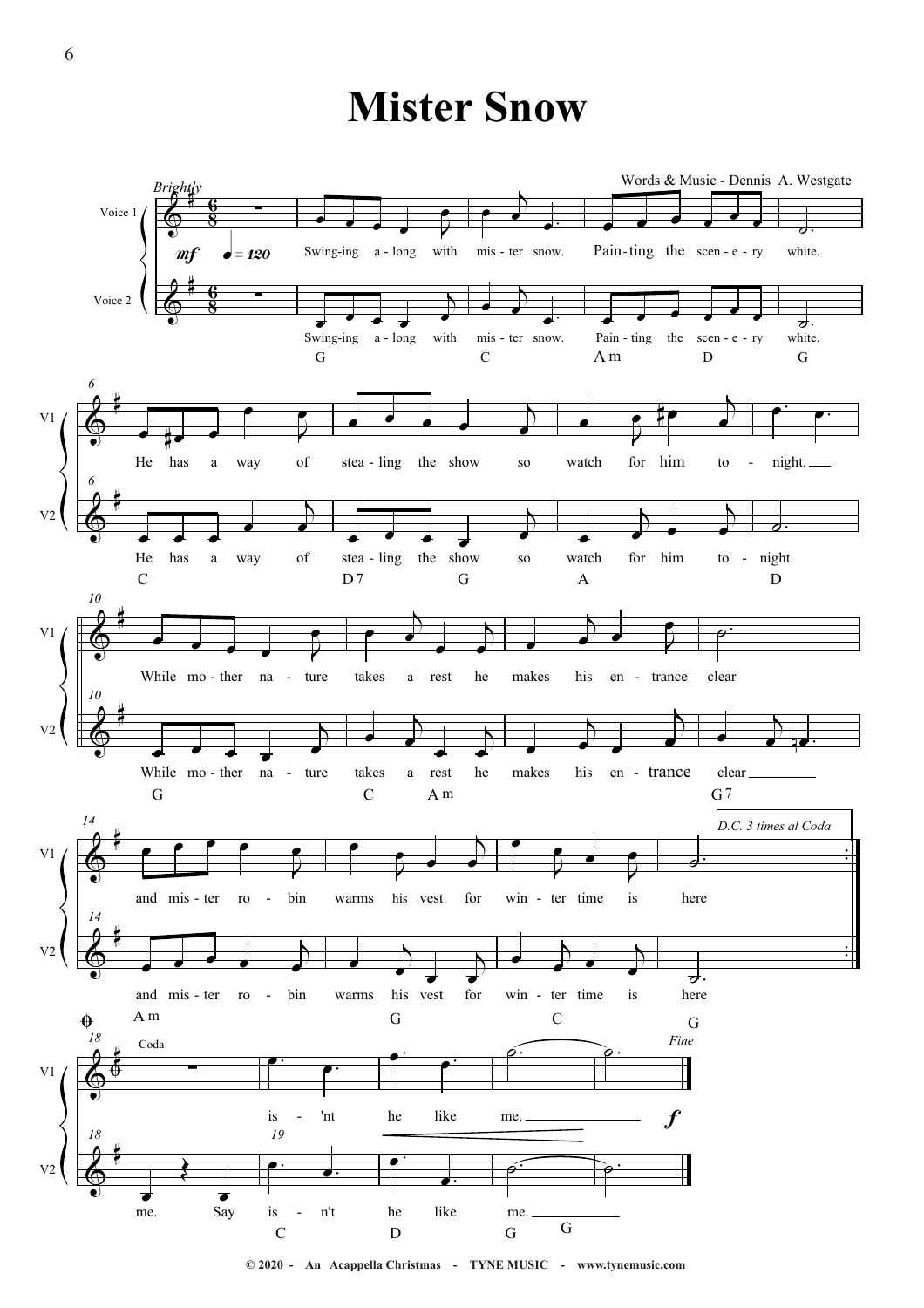### **Thoughts of Christmas**

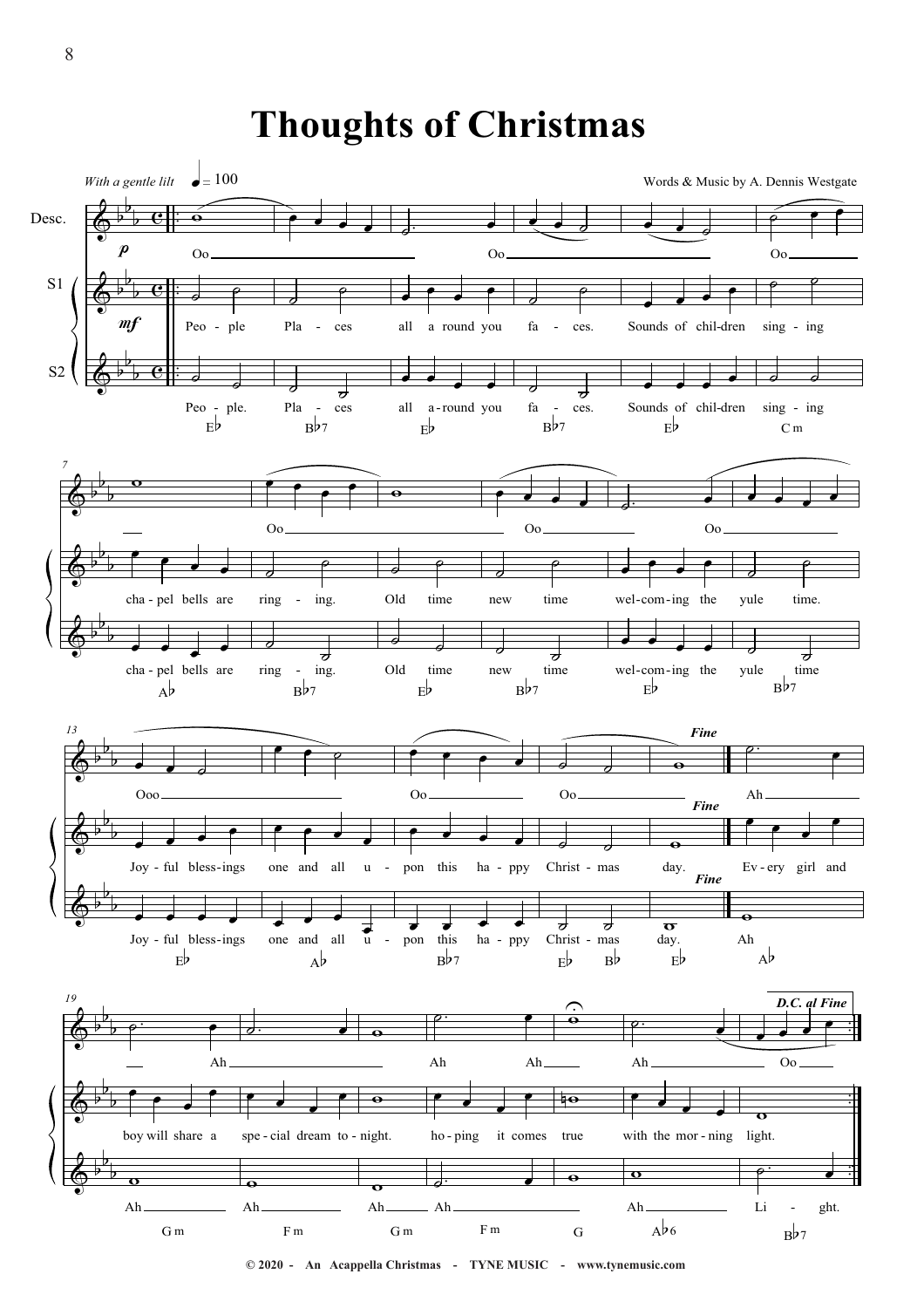#### **The First Nativity**



**© 2020 - An Acappella Christmas - TYNE MUSIC - www.tynemusic.com**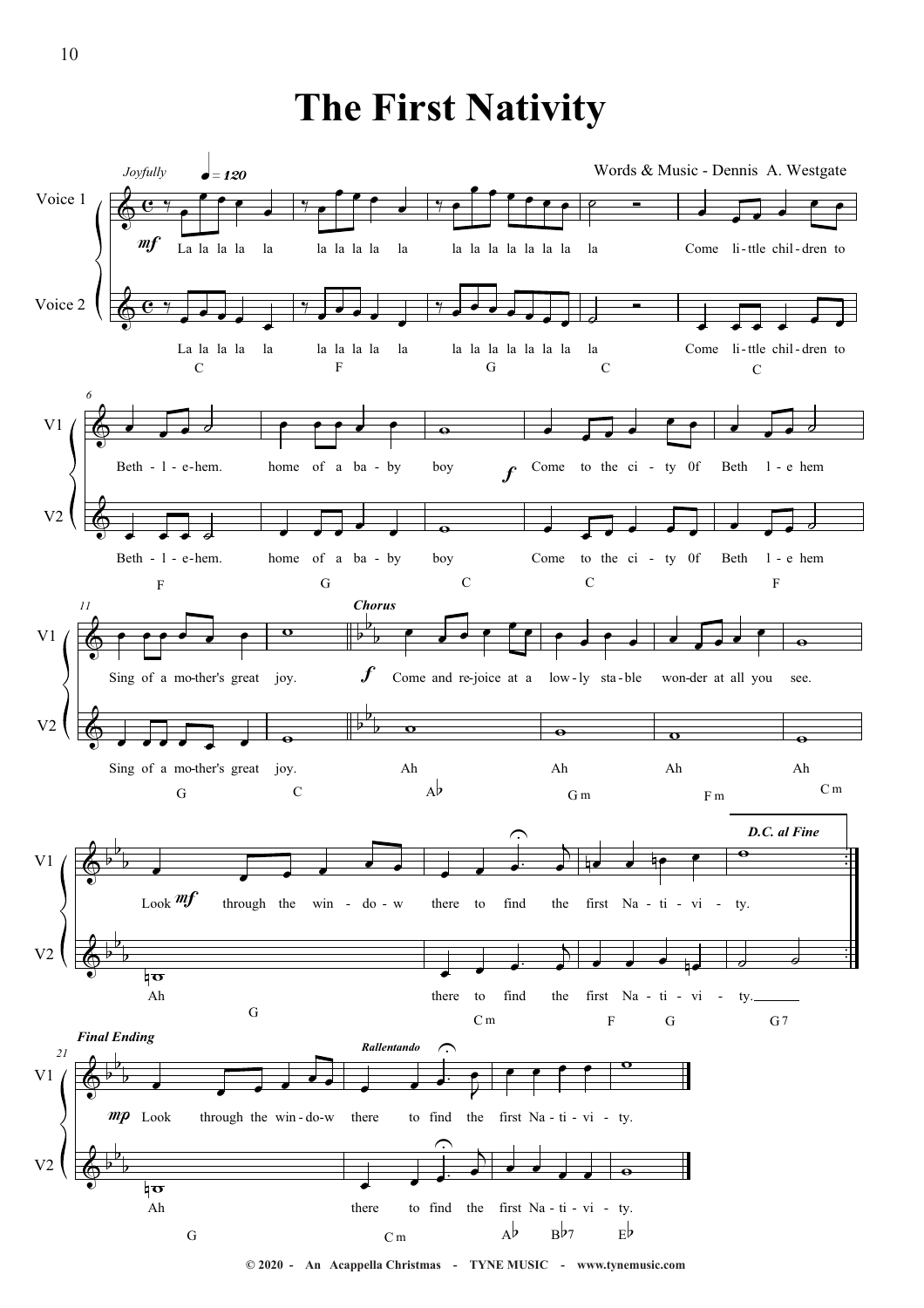### **A Christmas Calypso**

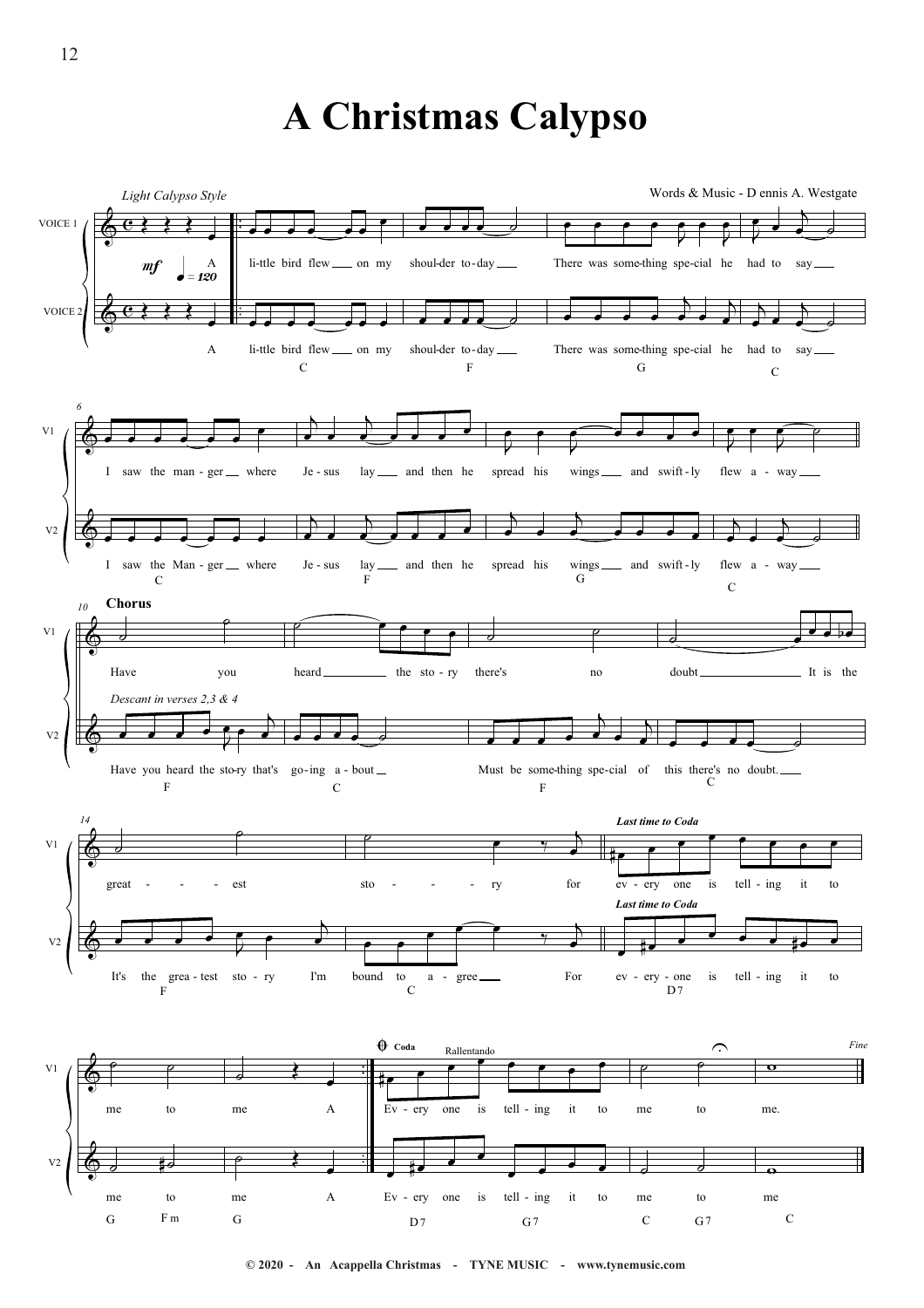# **Today is Born a King**

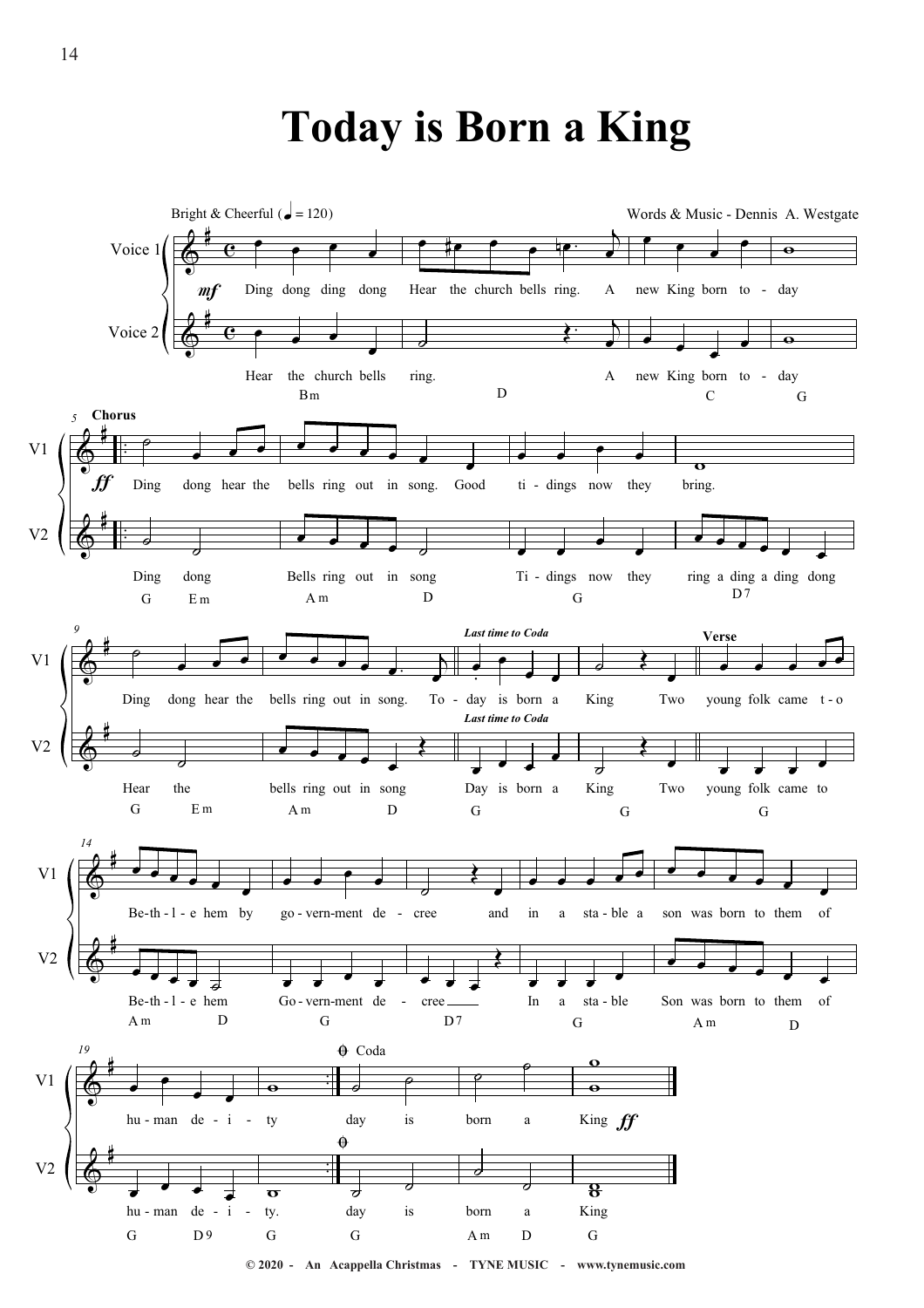## **Christmas Wishes**

![](_page_9_Figure_1.jpeg)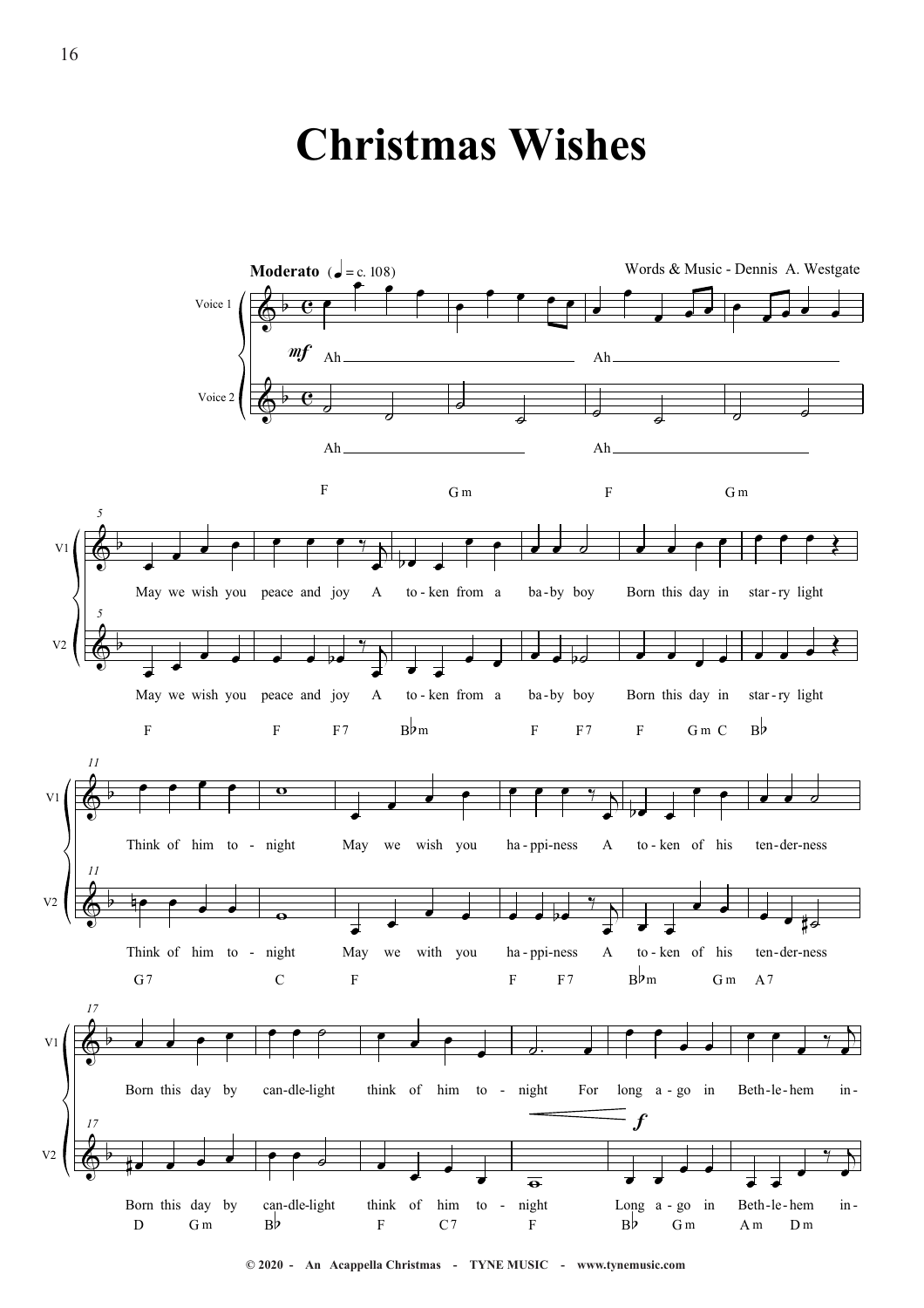# **A Christmas Cradle Song**

![](_page_10_Figure_1.jpeg)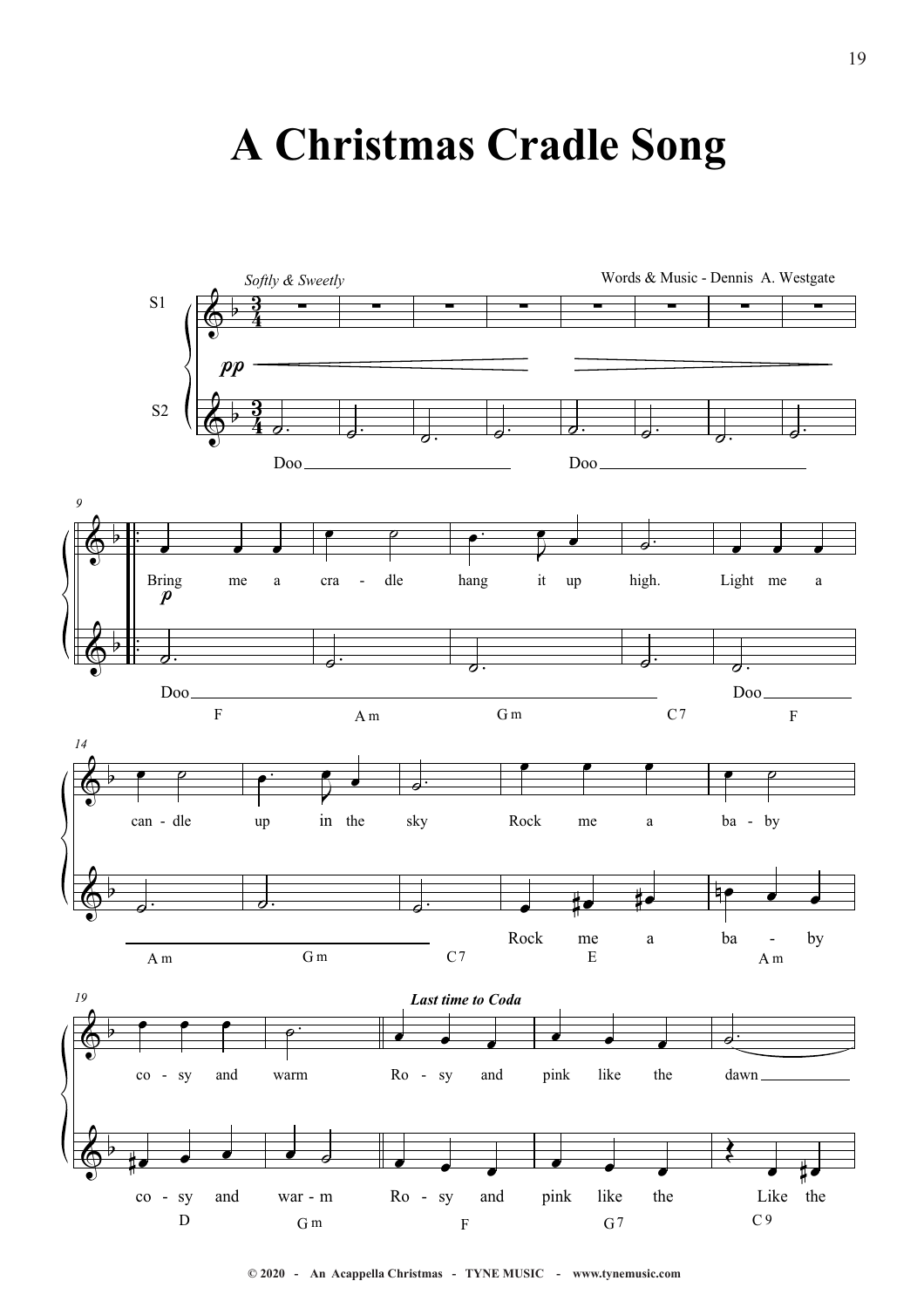## **Christmas is Here**

![](_page_11_Figure_1.jpeg)

**© 2020 - An Acappella Christmas - TYNE MUSIC - www.tynemusic.com**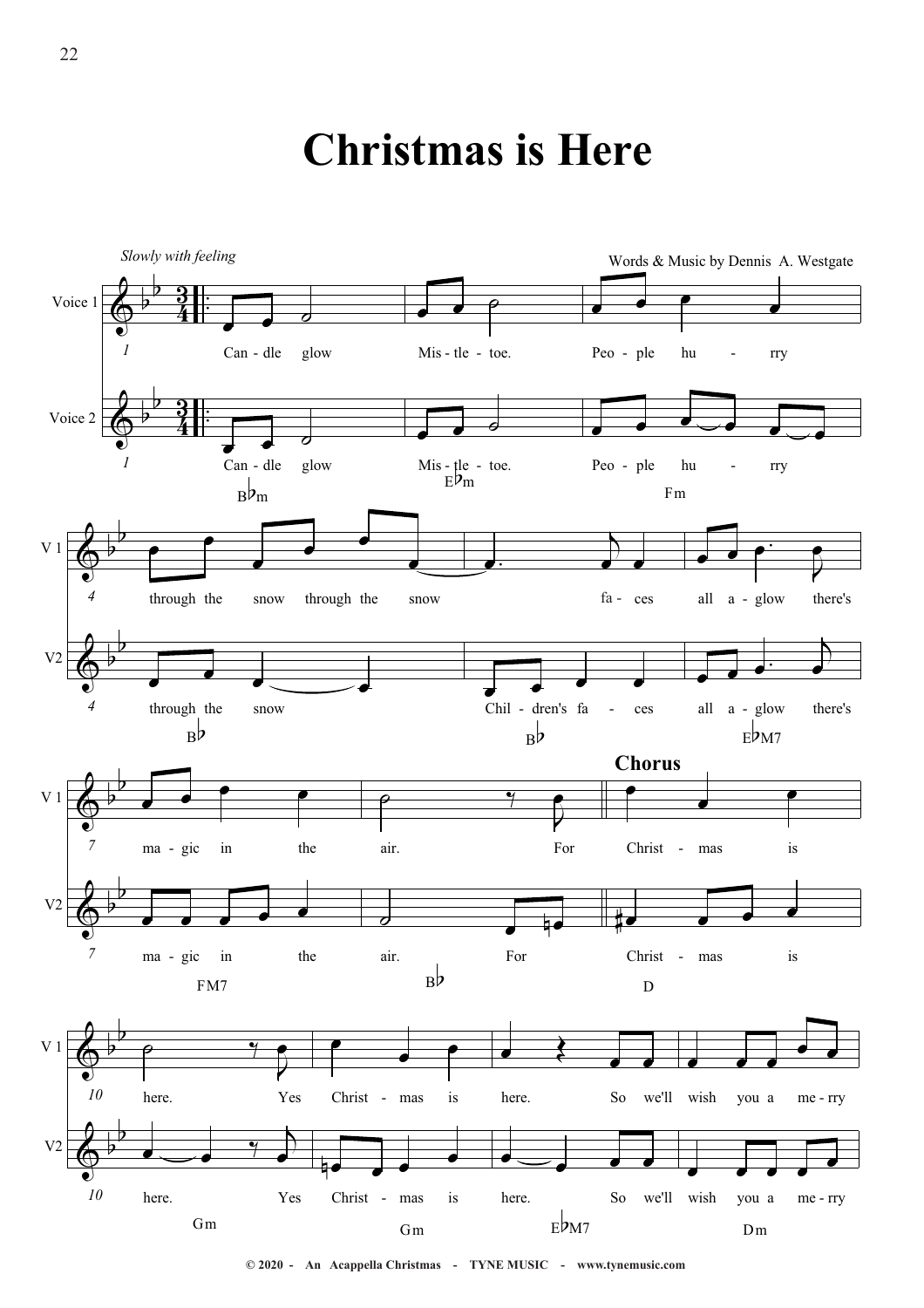# **A Winter's Morning**

![](_page_12_Figure_1.jpeg)